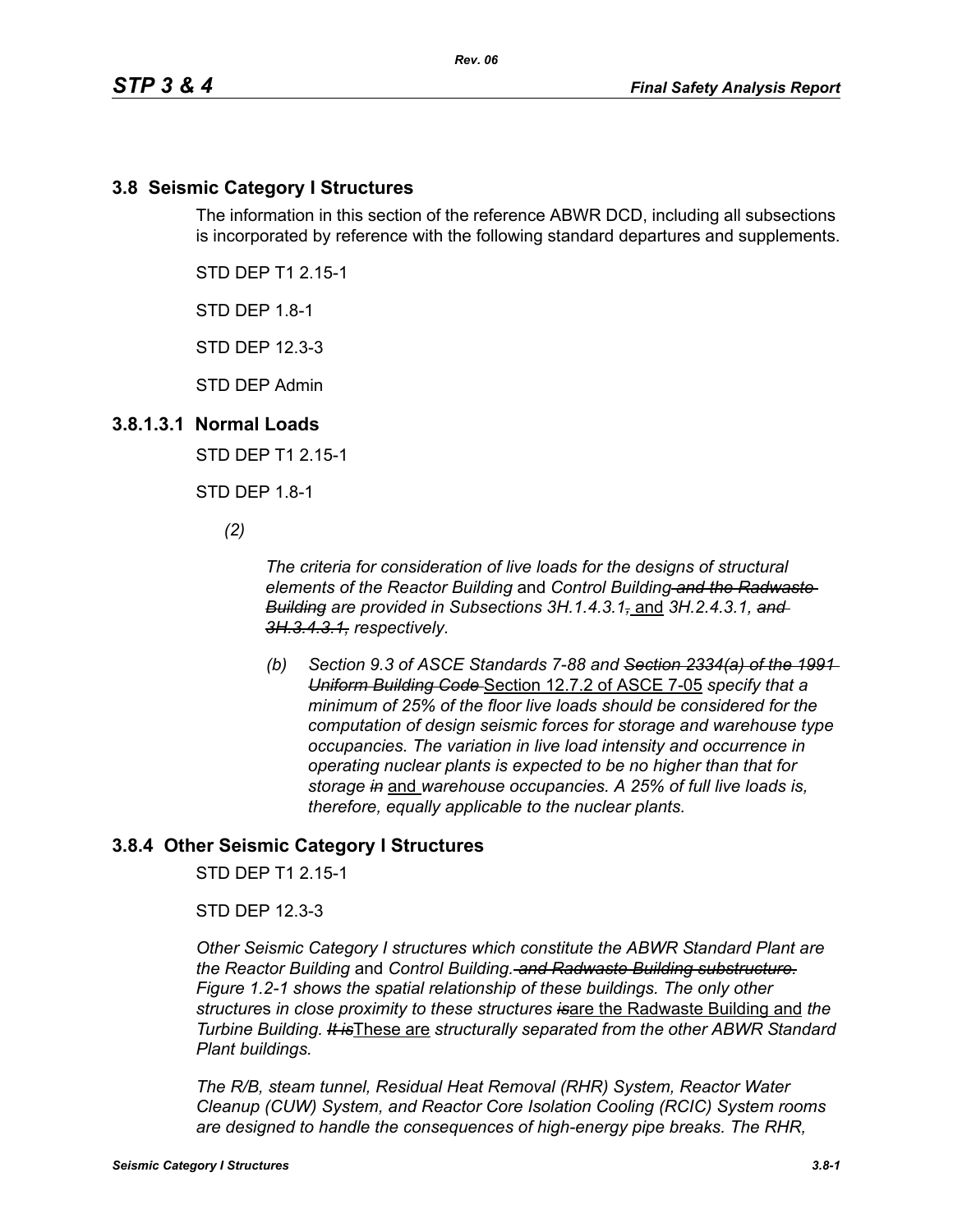*RCIC, and CUW rooms are designed for differential compartment pressures, with the associated temperature rise and jet force. Steam generated in the RHR compartment from the postulated pipe break exits to the steam tunnel through blowout panels.The steam tunnel is vented to the Turbine Building (T/B) through the seismic interface restraint structure (SIRS). The steam tunnel, which contains several pipelines (e.g., main steam, feedwater, RHR), is also designed for a compartment differential pressure with the associated temperature changes and jet force.*

### **3.8.4.1.3 Radwaste Building Substructure** (Not Used)

STD DEP T1 2.15-1

*The Radwaste Building (RWB) Substructure is shown in Section 1.2.*

*The Radwaste Building is a reinforced concrete structure 60.4 66.2m by 41.2 38.8m and a height of 29.5 27.4m from the top of the basemat. The building consists of a below grade substructure consisting of walls (1.2m thick) and slabs of reinforced concrete forming a rigid box structure which serves as a container to hold radioactive waste in case of an accident. This substructure is located below grade to increase shielding capability and to maximize safety. It is supported on a separate foundation mat whose top is 13.7m below grade. In addition, a reinforced concrete superstructure*

*15.7 13.4m high extends above grade floor level and houses the balance of the radwaste equipment.*

*The RWB Substructure houses the high and low conductivity tanks, clean up phase sperarators, spent resin storage tanks, a concentrated waste storage tank, distillate tank and associated filters, and pumps for the radioactive liquid and solid waste treatment systems.*

*Although the radwaste superstructure is not a Seismic Category I structure, its major structural concrete walls, slabs, columns and roof are designed to resist Seismic Category I loads.*

*The summary report for the readwaste building is in Section 3H.3. This report contains a description of radwaste building, the loads, load combinations, reinforcement stresses, and concrete stresses at locations of interest. In addition, the report contains reinforcement details for the basement, seismic walls, and floors.*

#### **3.8.4.2.3 Radwaste Building Substructure** (Not Used)

### STD DEP T1 2.15-1

*[The RWB Substructure shall be designed using the same codes and standards as the reactor building. Refer to Subsection 3.8.4.2.1 for a complete list.]\**

*In addition, the non-Seismic Category 1 I reinforced concrete portion of the superstructure is designed according to the seismic provisions of the uniform building code.*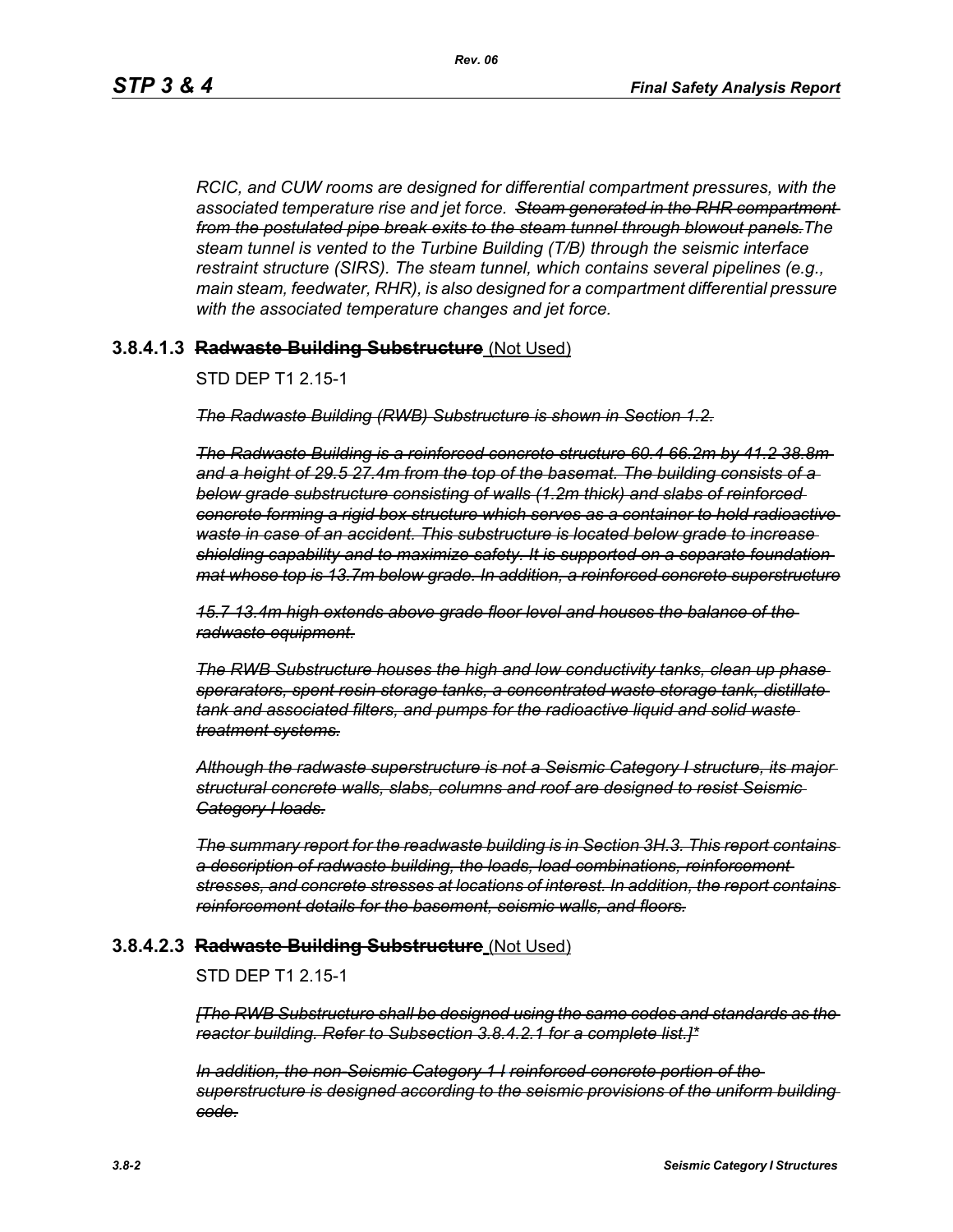## **3.8.4.3.2 Control Building and Radwaste Building Substructure**

STD DEP T1 2 15-1

## **3.8.4.4.1 Reactor Building***,* **and Control Building***,* **and Radwaste Building Substructure**

STD DEP T1 2.15-1

*[The Reactor Building,*and *Control Building and Radwaste Building Substructure will be designed in accordance with ACI-349 for concrete structures and ANSI/AISC-N690 specification for steel structures.]\** 

*The Reactor Building*and *Control Building. and Radwaste Building Substructure are analyzed using the computer codes listed in Appendix 3C.* 

*The foundation for Category I structures is contained in the summary reports for their respective buildings. The reactor building foundations is contained in Section 3H.1,* and the control building foundation is in Section 3H.2.<del>, and the radwaste building</del> *foundation is in Section 3H.3. This summary report contains a section detailing safety factors against sliding, over turning, and floatation.*

### **3.8.4.5.3 Radwaste Building Substructure** (Not Used)

STD DEP T1 2 15-1

*[Structural acceptance criteria are defined in ANSI/AISC-N690 and ACI 349 Codes.]\* In no case does the allowable stress exceed 0.9Fy where Fy is the minimum specified yield stress. The design criteria preclude excessive deformation of the Reactor Building. The clearances between adjacent buildings are sufficient to prevent impact during a seismic event.*

### **3.8.5.1 Description of the Foundations**

STD DEP T1 2.15-1

*The Radwaste Building foundation is a rectangular reinforced concrete mat 60.4m by 41.2 and 2.5m thick. The top of the Radwaste Building mat is 13.5m below grade. The foundation mat is constructed of cast-in-place conventionally reinforced concrete. It supports the Radwaste Building structure.*

*The foundation for Category 1 structures is contained in the summary reports for their respective buildings. The Reactor Building foundation is contained in Section 3H.1* and *the Control Building foundation is in Section 3H.2., and the Radwaste Building foundation is in Section 3H.3. This summary report contains a section detailing safety factors against sliding, over turning, and floatation.*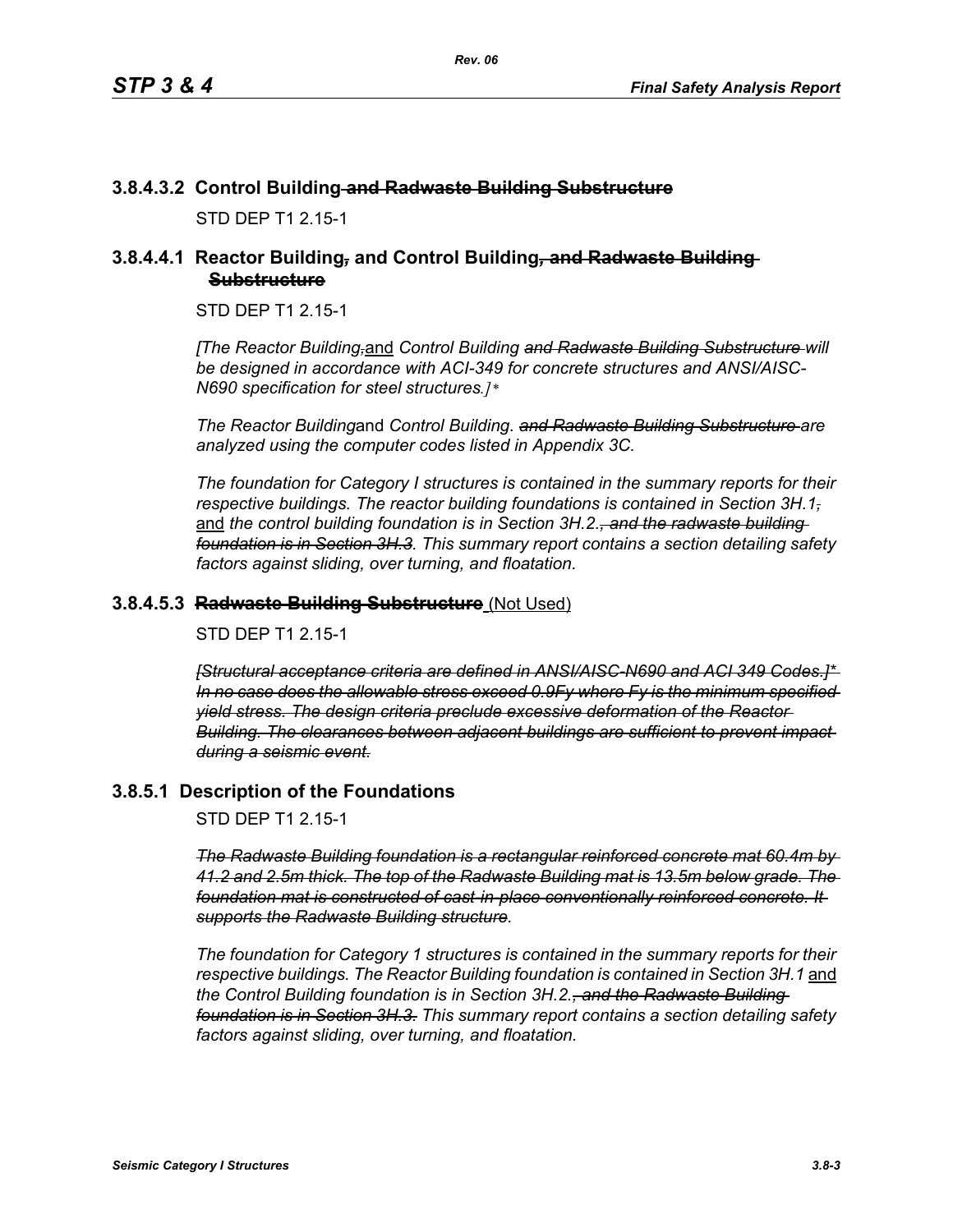# **3.8.6 COL License Information**

## **3.8.6.1 Foundation Waterproofing**

The following standard supplement addresses COL License Information Item 3.23.

Foundation waterproofing is done by placing a waterproofing membrane near the top elevation of the concrete fill. The remainder of the concrete fill is then poured on top of the waterproofing material. A waterproof membrane that could degrade the ability of the foundation to transfer loads is not used.

The material used for the waterproof membrane will be a two-coat color-coded Methyl Methacrylate (MMA) resin, which is an elastomeric "spray-on" membrane. The total thickness of the waterproofing membrane will be a nominal 120 mils.

Additional testing on the waterproofing membrane will be required to demonstrate the adequacy of the membrane's performance under applicable mechanical conditions, including pressures from the backfill, hydrostatic pressure, and foundation bearing. Test conditions will simulate the environment at the walls and the base level. The horizontal membrane (located in the structural concrete fill) will also be tested for its resistance to the hydrostatic pressures at the membrane location, as the basic assumption that necessitates the use of waterproofing is that cracks in the concrete fill will allow water to propagate up to the waterproofing membrane.

The membrane will be tested in accordance with ASTM D5385, Standard Test Method for Hydrostatic Pressure Resistance of Waterproofing Membranes, which requires that the membrane be subjected to a pressure of 100 psi. The acceptance criterion is that the sample is able to resist the expected hydrostatic pressure.

The waterproofing membrane will be tested per ASTM C267 (Standard Test Methods for Chemical Resistance of Mortars, Grouts, and Monolithic Surfacings and Polymer Concretes) for its resistance to the concrete mix chemistry, the actual backfill material chemistry, and groundwater chemistry found on site. Additional testing of the waterproofing membrane's ability to resist the chemical reagents as specified through accelerated aging will be done per ASTM G114 (Standard Practices for Evaluating the Age Resistance of Polymeric Materials Used in Oxygen Service). The margin provided by the testing, for chemicals and pressure exposures, along with the results from accelerated age testing will ensure that the waterproofing will sufficiently resist the projected environmental pressures over its intended lifetime.

The coefficient of friction of the waterproofing material will be determined with a qualification program prior to procurement of the membrane-material. The qualification program will be developed to demonstrate that the selected material will meet the waterproofing and friction requirements. The qualification program will include testing to demonstrate that the waterproofing requirements and the coefficient of friction required to transfer seismic loads for STP 3 & 4-have been met. Testing methods will simulate field conditions to demonstrate that the minimum required static coefficient of friction of 0.75 is achieved by the structural concrete fill - waterproof membrane structural interface. The material will meet the required friction factor. Also, to achieve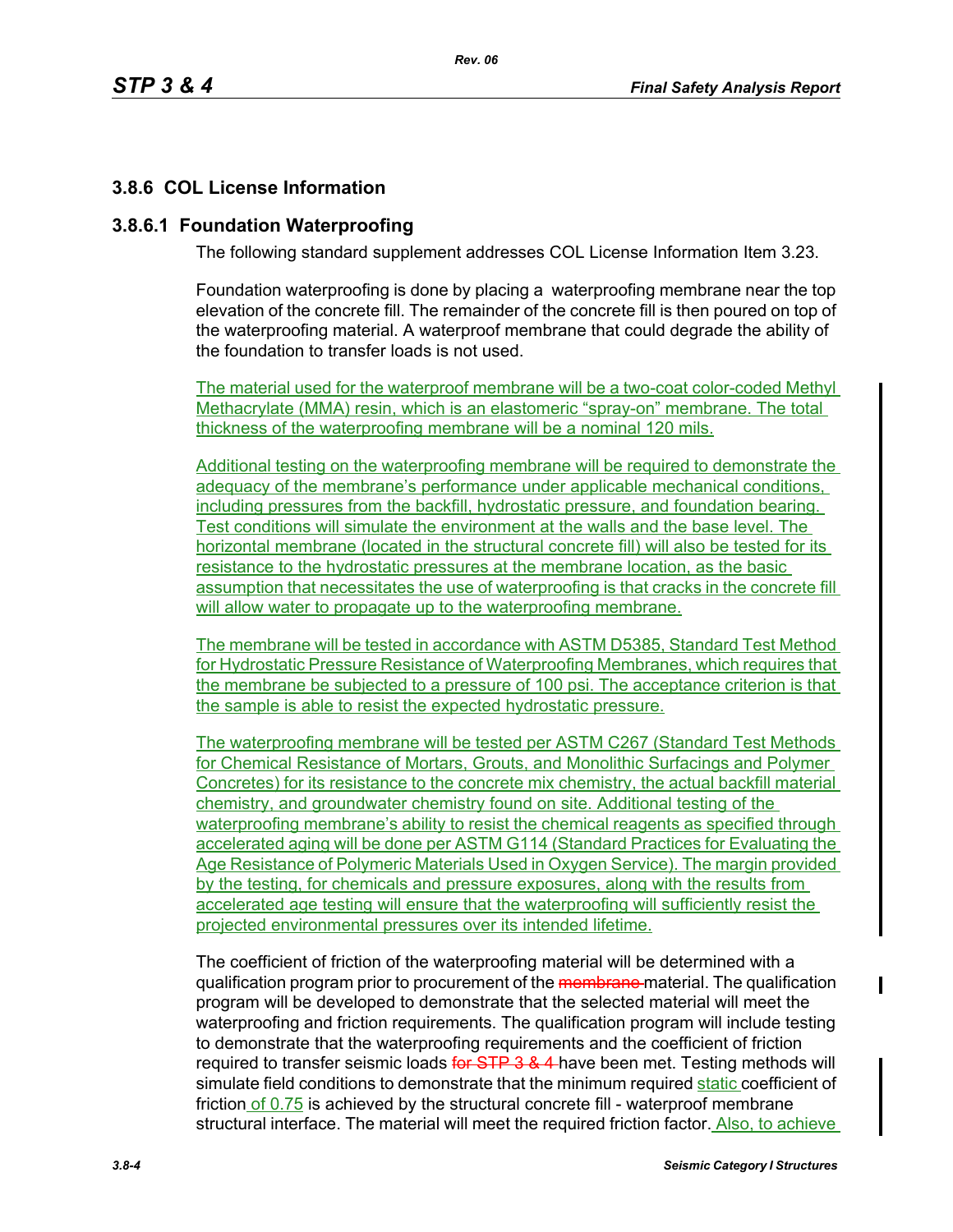a minimum coefficient of friction of 0.75 to prevent sliding at the construction joints in the structural concrete and concrete fill, the concrete surfaces will be roughened in accordance with the provisions of Section 11.7.9 of ACI 349-97.

The test program will be based on the test methods contained in ASTM D1894. The tests will be performed with the expected range of normal compressive stresses. The coefficient of friction, as defined in ASTM D1894, is the ratio of the force required to move one surface over another to the total force applied normal to those surfaces. The test fixture assembly will be designed to obtain a series of shear / lateral forces and the corresponding applied normal compressive loads. The test data will be generally represented by a best fit straight line whose slope is the coefficient of friction.

### **3.8.6.2 Site Specific Physical Properties and Foundation Settlement**

The following site-specific supplement addresses COL License Information Item 3.24.

Physical properties of the site-specific subgrade medium and the settlement of foundations are assessed in Sections 3H.6.4.2 and 2.5S.4.

### **3.8.6.3 Structural Integrity Test Result**

The following standard supplement addresses COL License Information Item 3.25.

Structural Integrity Test (SIT) of the containments will be performed in accordance with Subsection 3.8.1.7.1 and ITAAC Table 2.14.1 Item #3. The first Unit 3 containment will be considered a prototype and its SIT performed accordingly. The details of the test and the instrumentation<del>, as required for such a test, will be are</del> provided in the **following** subsections. ASME Construction Specification. The test and instrument plan for the Unit 3 SIT will conform to the requirements for prototype containments as delineated in Article CC-6000 of ASME Section III, Division 2. The test and instrument plan for the Unit 4 SIT will conform to the requirements for nonprototype containments as delineated in Article CC-6000 of ASME Section III, Division 2.

The details of the SIT and the instrumentation required for the the ASME Construction Specification. The ASME Construction Specification will be provided to NRC for approval a minimum of six months before performance

# **3.8.6.3.1 Details of the Test:**

The containment is subjected to integrity tests that include both an overall internal pressure test and a differential pressure test. The overall SIT will be performed at a test pressure of at least 1.15 times the containment design pressure in both the drywell and suppression chamber simultaneously. The differential pressure test will be performed at a test pressure of at least 1.0 times the maximum design differential pressure. The test pressure will be held for at least 1 hour.

Predictions of displacements and strains will be made prior to the start of the Unit 3 test. During the SIT-tests, the suppression chamber and spent fuel pool will be filled with water to the normal operational water level. Atmospheric air will be used as the testing medium for both the overall and the differential pressure test. The Designer or I

I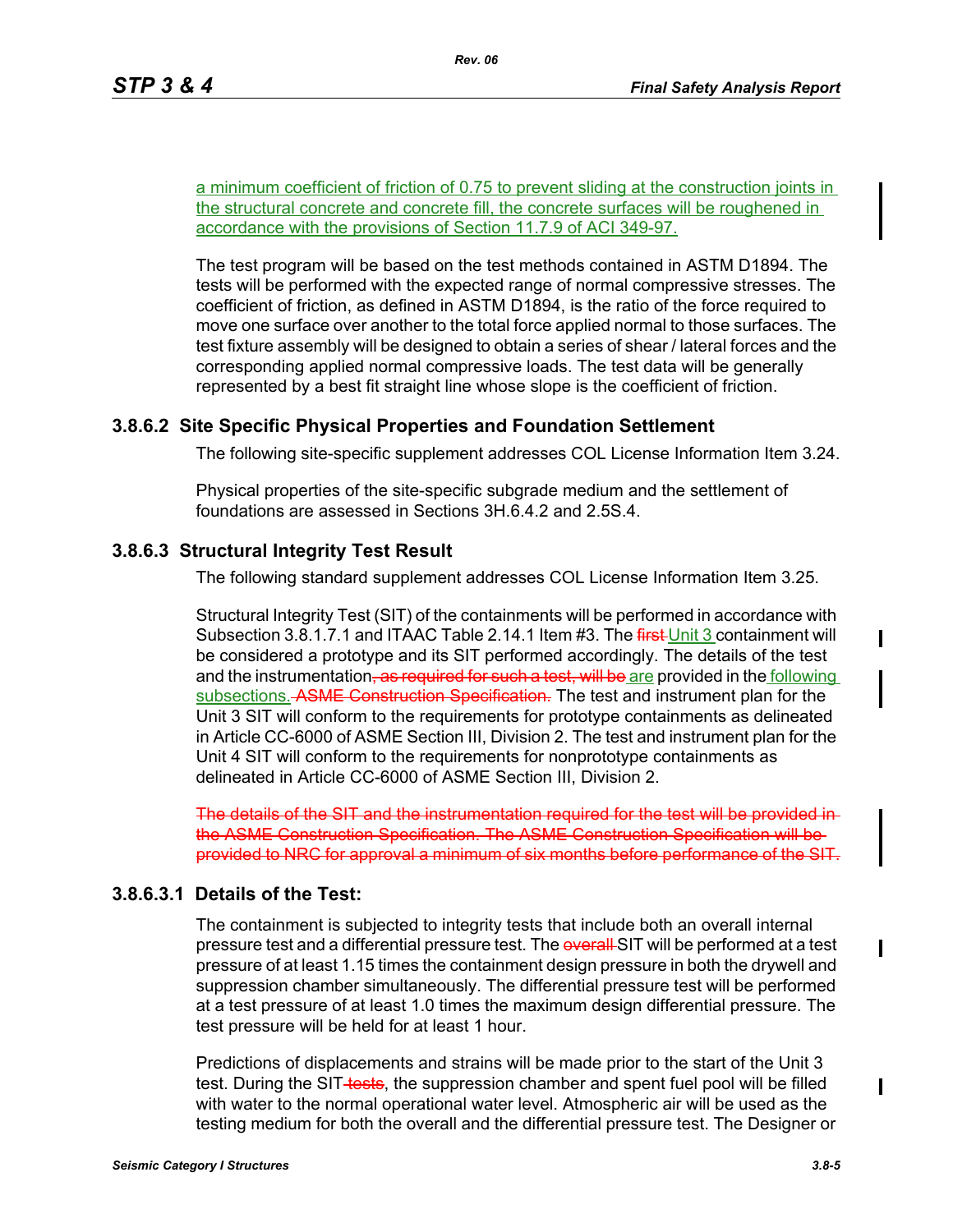his designee will perform a pretest visual examination of the accessible portions of the primary containment vesselReinforced Concrete Containment Vessel (RCCV) prior to the structural integrity (SI) testSIT in accordance with CC-6210 of ASME Section III, Division 2. The Designer or his designee will witness the **SI test**SIT and will monitor displacement measurements.

# **3.8.6.3.1.1 Test Description & Objectives**

- *(1)* The SIT will test the RCCV for structural performance acceptability as a prerequisite for Code Acceptance and stamping. The test will be conducted in accordance with the 2001 Edition, including 2003 addenda, of the ASME Boiler & Pressure Vessel Code, Section III, Division 2, Article CC-6000 (hereinafter referred to as the ASME Code).
- *(2)* The SIT is performed at a test pressure of at least 1.15 times the containment design pressure of 45 psig (1.15x45=51.75 psig) (357 kPag) to demonstrate the quality of construction and to verify the acceptable performance of new design features. The structural response of the system under the required maximum test pressure - measured in terms of displacements, strain (Unit 3 only) and cracking - shall be recorded and the data shall be presented in a final report.
- *(3)* Evaluation of SIT results will be conducted in accordance with Section CC-6400 of the ASME Code using the acceptance criteria given in Section CC-6410.
- *(4)* The SIT shall be performed using atmospheric air.

# **3.8.6.3.1.2 Test Parameters:**

- *(1)* Loading
	- *(a)* Pressurization/depressurization test of the RCCV

The SIT will subject the RCCV to a pressurization/depressurization sequence during which the internal pressure is increased from atmospheric pressure to the test pressure at which point pressure inside the RCCV will be held at maximum test pressure for at least 1 hour. Afterwards, the internal pressure is decreased from the maximum test pressure to atmospheric pressure. A detailed description of the test pressurization sequence is provided in Subsection 3.8.6.3.1.2(1)(c) below.

*(b)* Differential pressurization/depressurization of drywell and suppression chamber

The SIT will subject the drywell of the RCCV to a differential pressurization/depressurization sequence while the suppression chamber is at the atmospheric pressure. For this test, the internal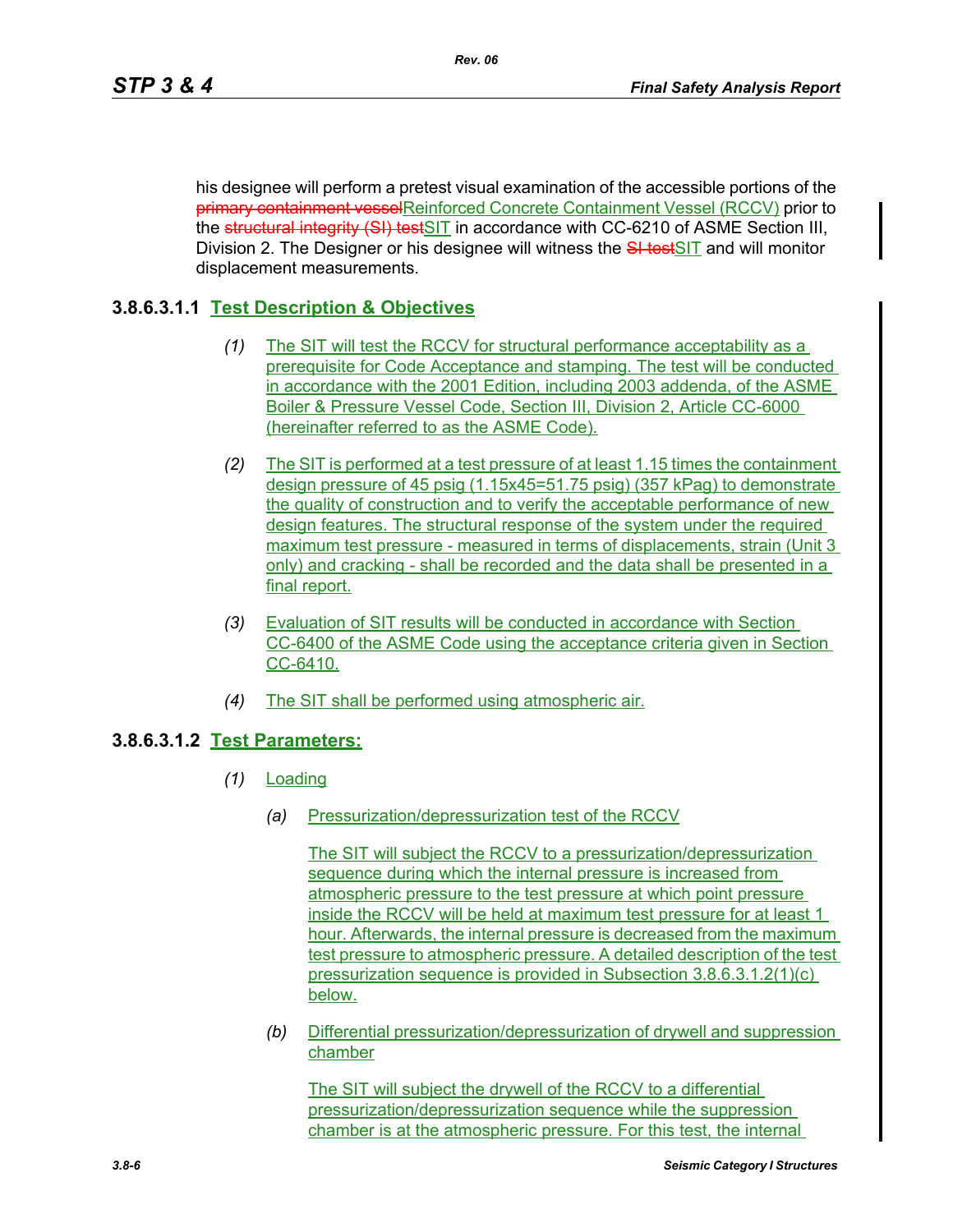pressure of the drywell is set to 25 psig (172 kPag) and held at this level for at least 1 hour.

*(c)* Pressurization Sequence

The pressurization/depressurization rate during the test shall not exceed 20% of the maximum test pressure per hour, or 10.35 psig per hour. The pressurization and depressurization shall be performed using a minimum of 5 pressure steps. At the end of each step, the pressure shall be held for a minimum of 1 hour to collect a full set of strains (Unit 3 only), displacements, and temperatures. Once the full SIT test pressure is obtained, the pressure shall be held for a minimum of 2 hours to perform crack mapping in addition to collecting a full set of strains (Unit 3 only), displacements, and temperatures. The same process shall be used during the depressurization phase of the test.

- *(2)* Response
	- *(a)* Displacement

Displacement measurements shall be taken at the following locations:

- (a.1) Radial displacements in the drywell: top of the drywell, midheight of the upper drywell, and above the diaphragm floor. Radial displacements in the suppression chamber (SC): top of the SC, mid-height of the SC, and above the basemat. Measurements shall be made at a minimum of four approximately equally spaced azimuths and should be perpendicular to the containment centerline.
- (a.2) Radial displacements of the containment wall adjacent to the largest opening, at a minimum of 12 points, four equally spaced on each of three concentric circles. The diameter for the inner circle shall be large enough to permit measurements to be made on the concrete rather than on the steel sleeve; the middle approximately 1.75 times the diameter of the opening; and the outer approximately 2.5 times the diameter of the opening. The change in the diameter of the opening shall be measured on the horizontal and vertical axes.
- (a.3) Vertical displacement of the RCCV walls at the top of the drywell relative to the basemat-wall junction, measured at a minimum of four approximately equally spaced azimuths.
- (a.4) Vertical displacement of the drywell top slab relative to the basemat near the reactor shield wall, and vertical displacement of the drywell top slab relative to the basemat at two other approximately equally spaced locations between the reactor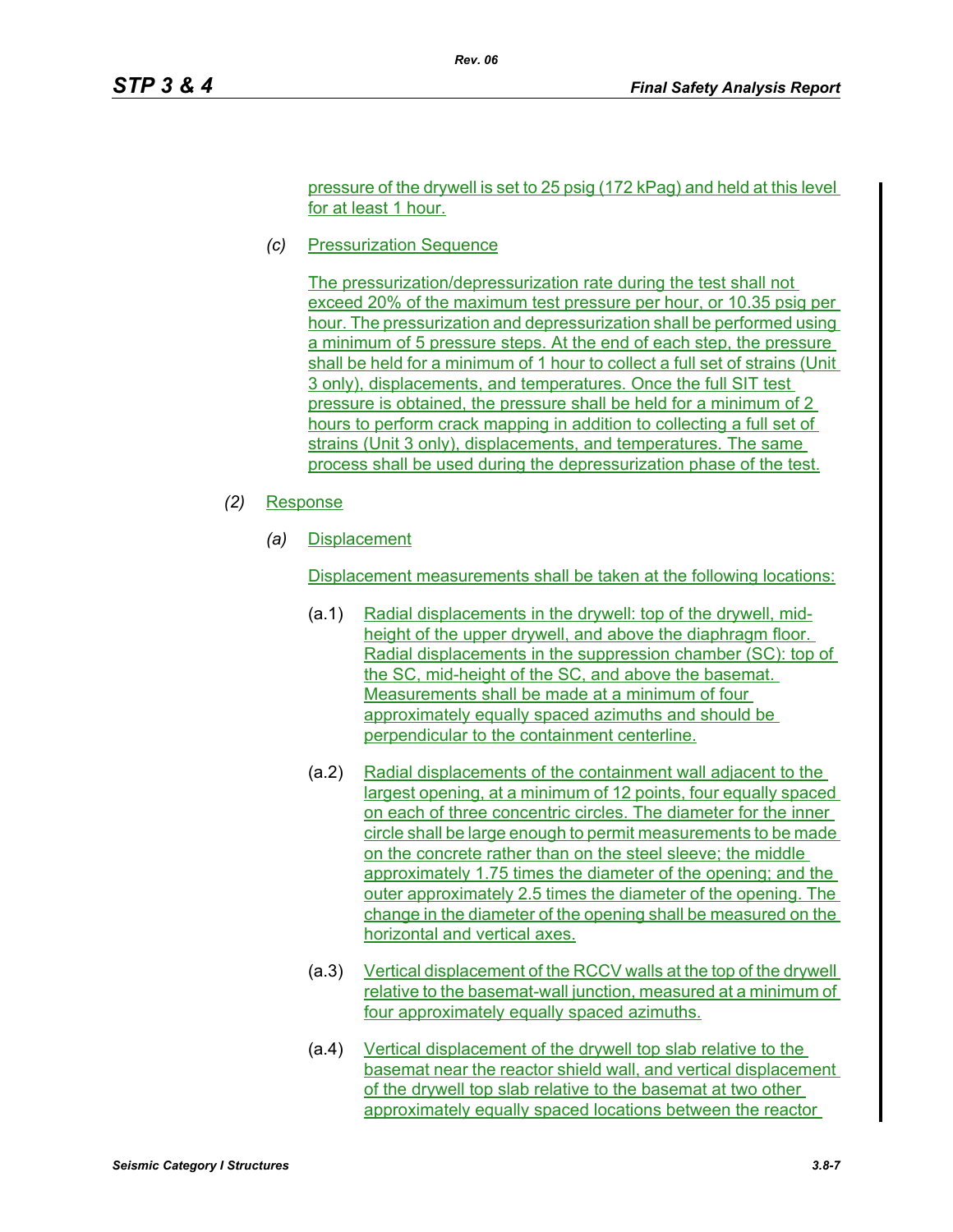shield wall and the primary vertical wall of the RCCV on a common azimuth.

*(b)* Strain (Unit 3 Only)

Per requirements of Section CC-6370 of ASME code, the Unit 3 prototype containment shall be instrumented to measure strain. Strain measuring instrumentation will be located so as to demonstrate the structural behavior of the following areas of the RCCV, at a minimum:

- (b.1) the intersection of the shell and the basemat.
- (b.2) near mid-height on the suppression chamber.
- (b.3) near mid-height on the upper drywell.
- (b.4) the vicinity of the lower drywell access tunnel at azimuth 180 deg.
- (b.5) the intersection of the shell and the top slab.
- (b.6) the intersection of the shell and the diaphragm floor.
- (b.7) the intersection of the top slab and the drywell head.
- *(c)* Temperature

Ambient temperature shall be measured inside and outside the RCCV. In addition, per requirements of Section CC-6380 of ASME code, for the Unit 3 prototype containment, temperatures shall be measured at all strain gage locations to establish representative temperatures for strain measurements. Temperature measurements shall be used to correct measured strain values for thermal effects.

*(d)* Crack mapping

Per requirements of Section CC-6350 of ASME code, concrete surface cracks shall be mapped. The patterns of cracks that exceed 0.01 inch (0.25 mm) in width and 6 inches (152 mm) in length shall be mapped at specified locations before the test, at maximum pressure, and after the test. At each location, an area of at least 40 sq ft  $(3.7 \text{ m}^2)$  shall be mapped.

Locations for crack mapping will be finalized after the completion of the RCCV construction and SIT prediction analysis as well as the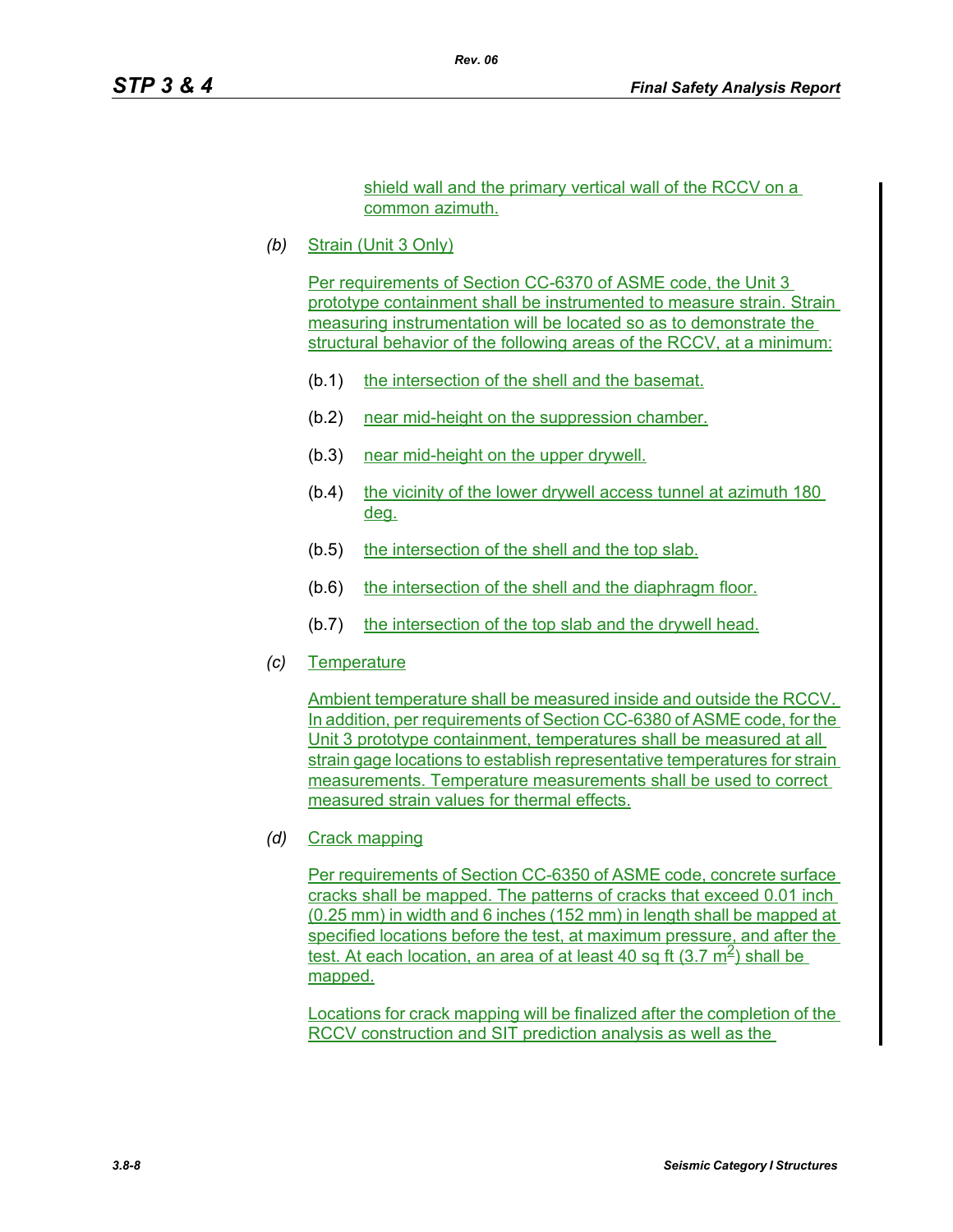completion of engineering for placement of the equipment, piping, cables, and steel frame and galleries so that locations selected will:

- (1) include areas with physical cracks that exceed 0.01 inch (0.25 mm) in width and 6 inches (152 mm) in length.
- (2) include areas where high surface tensile strain is predicted.
- (3) be easily accessed before, during, and after the SIT.
- *(e)* Post-test examination

A post-test examination will be made within one (1) week of depressurization. Details of the post-test examination will be the same as those of the pretest examination required by CC-6210 of ASME Section III, Division 2.

### **3.8.6.3.2 Instrumentation:**

Instrumentation for the measurement of pressure, displacement, strain (for Unit 3), crack width and length, and temperature will be provided in accordance with CC-6220 of ASME Section III, Division 2. Output of all instruments will be recorded prior to start of testing and any erratic readings corrected, if possible, or noted. All malfunctioning instrumentation will be reported to and evaluated by the Designer before proceeding with testing. Instruments that become erratic or inoperative during testing will be reported to the Designer before proceeding with testing.

Displacement, strain (for Unit 3), and temperature measurements will be made in accordance with CC-6300 of ASME Section III, Division 2. Displacement, strain, and temperature will be recorded at the locations specified in the test and instrument plan as defined in the Construction Specification. The test plan will be available prior to start of construction of the concrete containment so that sufficient time is available for placement of instrumentation to be embedded in concrete or otherwise installed during construction.

The primary containment will be pressurized and depressurized at rates not to exceed 20% of the test pressure per hour in accordance with CC-6321 of ASME Section III, Division 2.

Test data will be collected in accordance with CC-6340 of ASME Section III, Division 2. For the prototype Unit 3 Containment, strains and associated temperatures will be measured for a minimum period of 24 hours prior to the SHestSIT to evaluate the strain variations resulting from temperature change. Concrete crack patterns will be mapped at locations specified by the Designer before the tests, at maximum pressure, and after the tests in accordance with CC-6350 of ASME Section III, Division 2. Mapped areas will include areas where high surface tensile strain is predicted.

 $\blacksquare$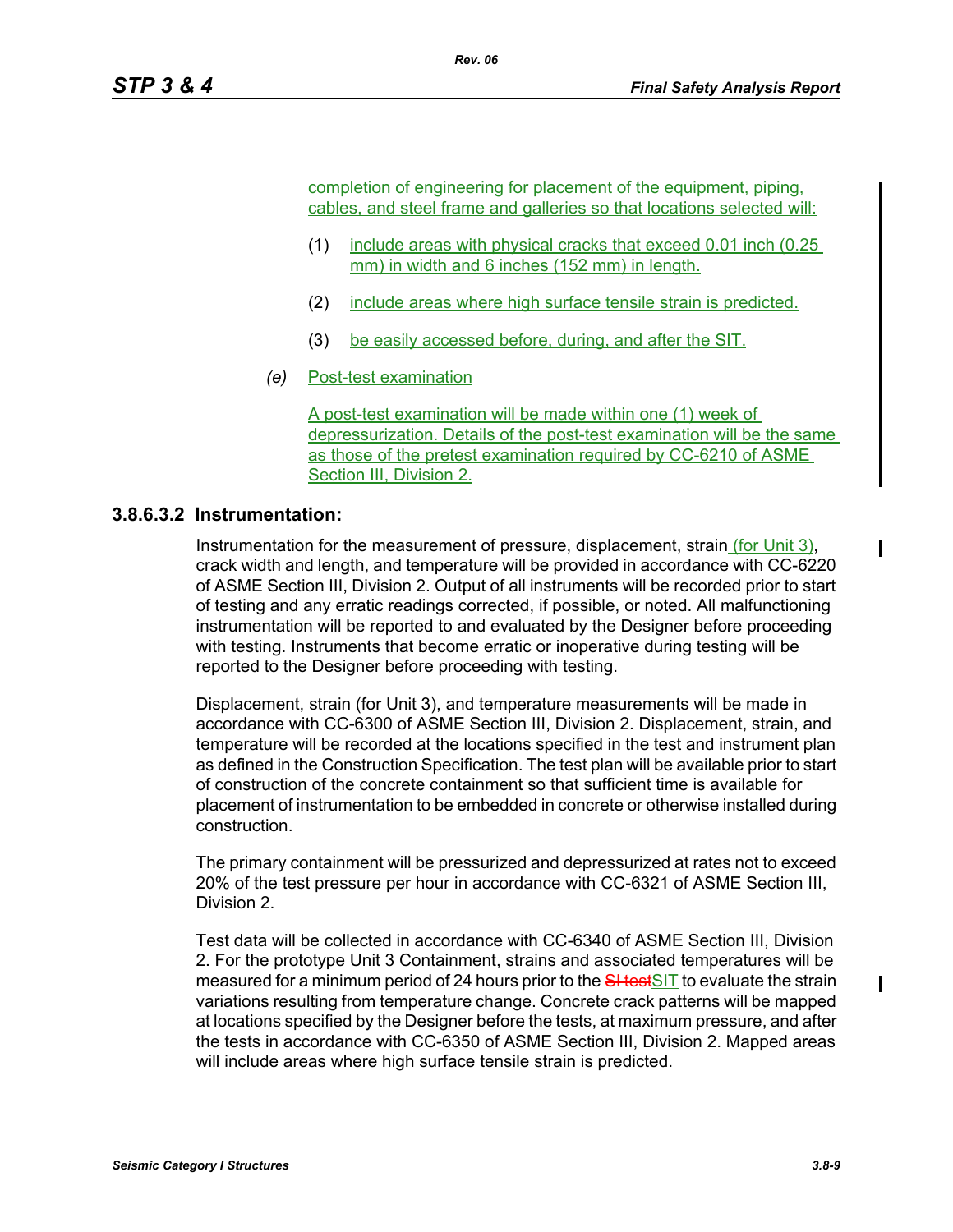A post-test examination will be made within one (1) week of depressurization. Details of the posttest examination will be the same as those of the pretest examination required by CC-6210 of ASME Section III, Division 2.

# **3.8.6.3.2.1 Equipment Description**

- *(1)* Pressurization system
	- *(a)* The pressurization system shall be able to attain and hold the maximum test pressure of 51.75 psig (357 kPag) during the pressurization/ depressurization of the RCCV and a test pressure of 25 psig (172 kPag) during the differential pressurization/depressurization of the drywell and suppression chamber.
	- *(b)* Equipment inside the RCCV that will be subject to pressure from the SIT sequence shall be prepared for the test appropriately, including potential for water vapor condensation.
- *(2)* Data acquisition system specifications
	- *(a)* Data loggers will be used to collect data from various system components including thermometers, strain gauges, pressure gauges, and displacement transducers. Input/output measurement and control modules, multiplexers, communication interface equipment, battery backup power supplies and signal conditioning equipment shall be supplied as necessary based upon the configuration and features of the instrumentation equipment used.
	- *(b)* The data loggers shall have appropriate non-volatile on-board memory to minimize inadvertent loss of data. Sufficient data storage capacity will be provided to store data collected from all gauges during the structural integrity test without interruption.
	- *(c)* Data collected from all gauges shall have a time stamp.
- *(3)* Specifications for instrumentation
	- *(a)* Sister bar strain gauges

Sister bar strain gauges are the preferred choice for measurement of strain in reinforcing steel.

(a.1) Sister bar strain gauges will be properly secured to the rebar cage at pre-defined locations (See Section 3.8.6.3.1.2(2)(b)) and embedded in the concrete during concrete placement. The end-to-end length of the bar segment used for the sister bar strain gauges shall be two times the development length of the sister bar plus either 4 in. or the protected length of the sister bar, whichever is greater. The sensing components shall be foil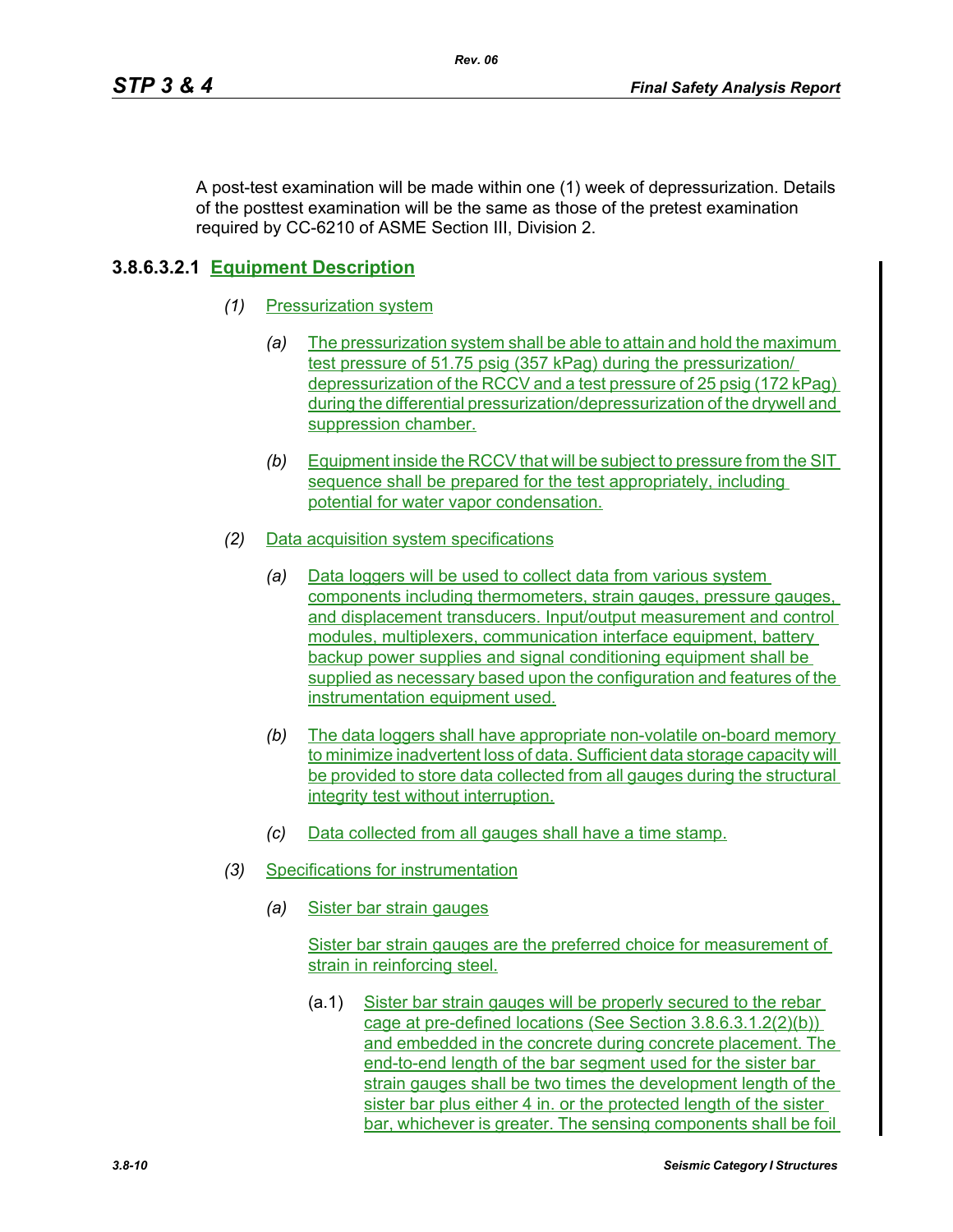type resistance strain gauges as described below. The foil type resistance strain gauges shall be installed in a full bridge, 4-arm configuration for improved stability. The gauges shall be mounted at two locations around the circumference of the sister rebar at mid-length. The two locations shall be positioned at +180 degrees from each other. The strain gauges shall be bonded to the sister bar by strain gauge epoxy if directly attached to the rebar, or spot welded if previously encapsulated inside a stainless steel shim. The rebar surface at the location of the strain gauge attachment shall be prepared according to the strain gauge manufacturer installation requirements. A thermistor shall also be attached to the rebar, near the strain gauges, to permit the differentiation of thermally induced strains from load induced strains. The strain gauges and thermistor shall be protected against moisture and chemical and mechanical damage. Moisture protective material shall be a type used for underwater applications such as silicone. A protective coating such as polysulfide shall be applied over the water proofing material to protect the strain gauges against mechanical and chemical damages. A heat shrinkage protector shall be further applied over the protective coatings for further reinforcement. Each fabricated sister bar strain gauge shall be tested by complete water immersion for at least 24 hrs. The sister bar element shall be supplied with an appropriate cable as defined in Subsection 3.8.6.3.2.1(4) below with an appropriate length of cable such that there are no cable splices inside the concrete. In addition, when splices are required outside the concrete, all connections shall be soldered and then protected from moisture and other contamination with a suitable cable splice sealant. The cables shall be waterproofed and sealed as an integral part of the assembly.

#### (a.2) The foil type strain gauges shall have following characteristics:

| a. Standard Range 3000 micro strain |                                                                                 |
|-------------------------------------|---------------------------------------------------------------------------------|
| b. Sensitivity                      | 1 micro strain                                                                  |
| c. Accuracy                         | 5% of the maximum anticipated strain or 10<br>microstrain, whichever is greater |

### *(b)* Displacement transducer

(b.1) Linear variable displacement transducers (LVDTs) shall be used for both vertical and horizontal displacement measurements. Inside the suppression chamber submersible LVDTs shall be used for measurement locations that are below the water line.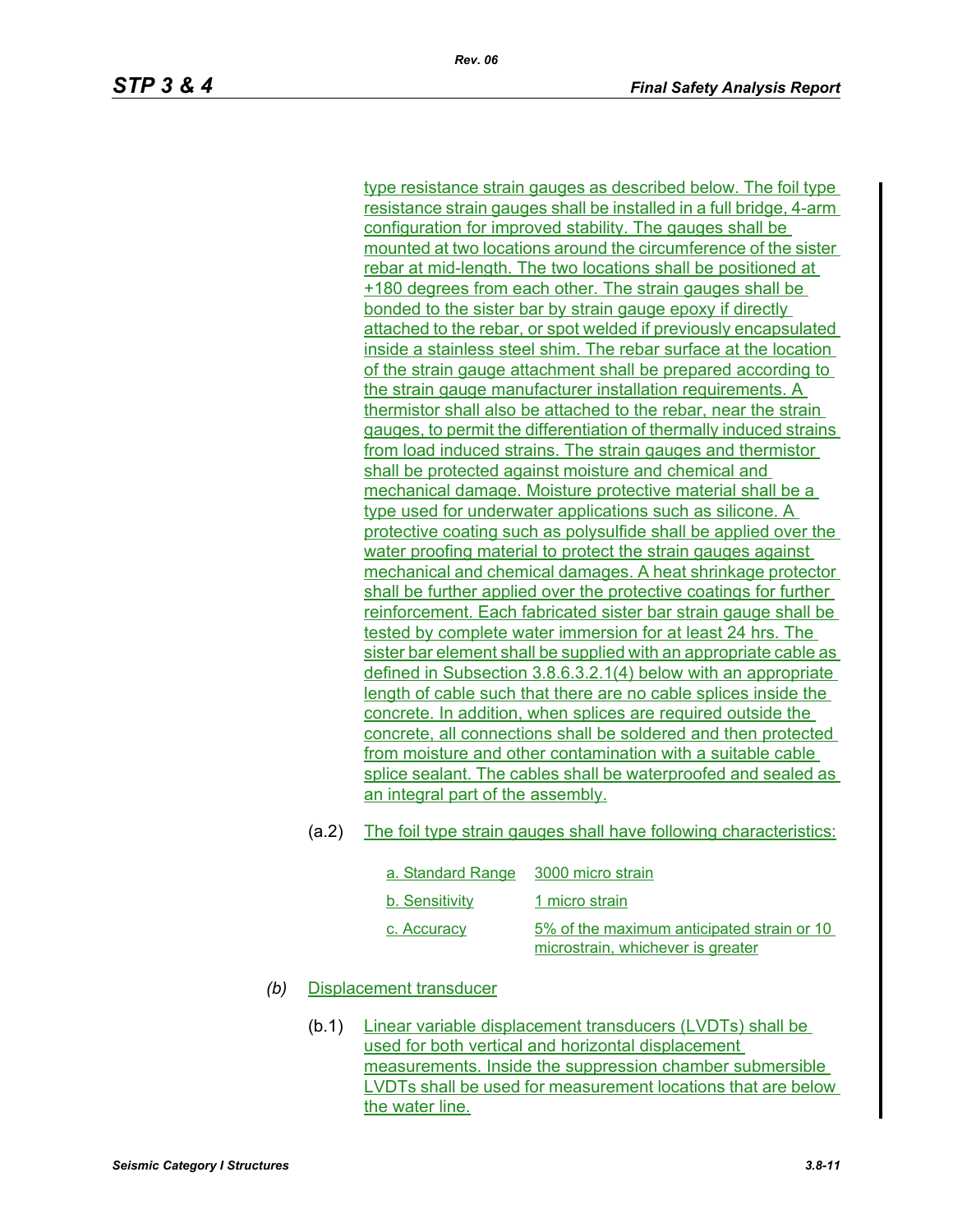#### (b.2) LVDTs shall have the following minimum characteristics:

| a. Travel            | Range 0.5 in                      |
|----------------------|-----------------------------------|
| b. Output            | 4-20 mA                           |
| c. Minimum           | Linearity $\pm 0.30\%$ full scale |
| d. Min Repeatability | ±0.015% full scale                |

### *(c)* Temperature gauge

- (c.1) Temperature devices shall be resistance type and shall be sealed against moisture. Thermistors used in fabrication of sister bar gauges shall have diffusivity approximately that of steel.
- (c.2) Temperature sensing element shall be supplied with an appropriate cable as defined in Subsection 3.8.6.3.2.1(4) below. The cables shall be waterproofed and sealed as an integral part of the assembly.

### *(d)* Pressure gauge

- (d.1) Pressure gauges used in pressure testing shall be connected directly to the internal environment of the containment, and measure the differential pressure between the internal and external environments. This shall be accomplished either by using an absolute pressure gauge inside and another absolute gauge outside of the RCCV or by using a gauge pressure gauge directly attached to the pressurizing pump outlet outside of the RCCV right after the shut-off valve. The pressure gauges shall be voltage output (as compared to millivolt output type) with integrated signal conditioning electronics included. The pressure gauges shall be supplied with an appropriate cable as defined in Subsection 3.8.6.3.2.1(4) above. The pressure gauge cables shall be waterproofed and sealed as an integral part of the assembly.
- (d.2) The pressure gauges shall have the following characteristics:

| a. Range    | $0-200$ psi    |
|-------------|----------------|
| b. Accuracy | $\pm$ 0.25 psi |

*(4)* Cable specifications

Instrumentation cable type and size shall be shielded 16 AWG twisted paired for all instruments. The shield shall be either braided strands of copper (or other metal), a non-braided spiral winding of copper tape (or other metal), or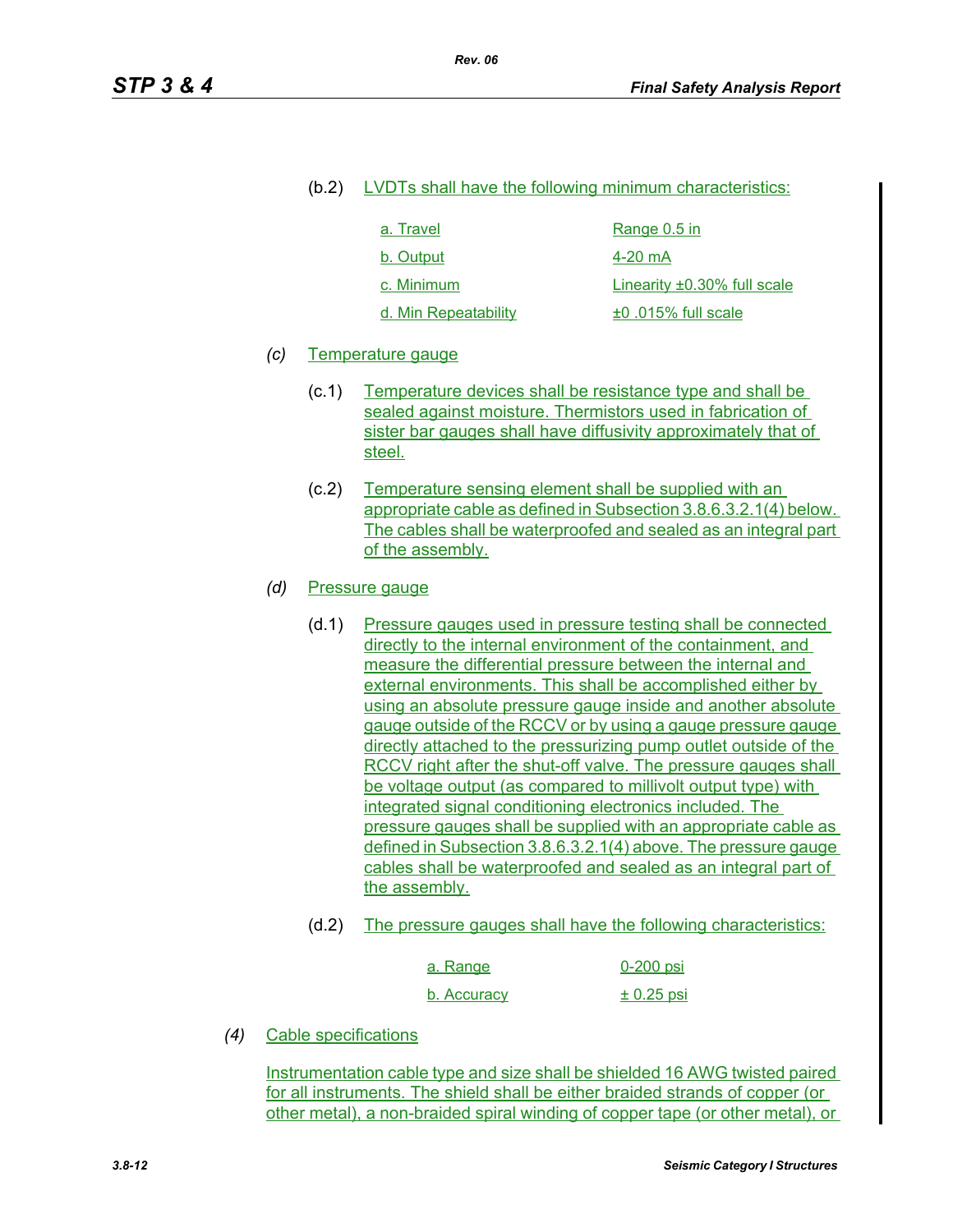a layer of conducting polymer. The shield shall be applied across cable splices. In addition, the cable shall have drain wire.

## **3.8.6.3.3 Test Acceptance Criteria:Evaluation of Test Results:**

Crack and strain (for Unit 3) measurements will be reviewed by the Designer for evaluation of the overall test results. The primary containment will be considered to have satisfied the structural integrity test if the following minimum requirements specified in CC-6410 of ASME Section III, Division 2 are met.

- *(1)* Yielding of conventional reinforcement does not develop as determined from analysis of crack width, strain, or displacement data.
- *(2)* No visible signs of permanent damage to either the concrete structure or the steel liner are detected. Evidence, resulting from the test, of spalling, laminations, or voids behind the liner are pertinent considerations. Special care shall be exercised in the post-test examinations (CC-6390) to detect evidence of localized distress which may not be revealed by strain or displacement data. The significance of such distress, if detected, must be determined by the Designer and be acceptable to the Owner.
- *(3)* Residual displacements at the point of maximum predicted radial and vertical displacement at the completion of depressurization or up to 24 hours later shall not exceed 30% of measured or predicted displacement at maximum test pressure, whichever is greater, plus 0.01in. (0.25mm) plus measurement tolerance. This criterion shall apply to the average of radial displacements measured at the same elevation.
- *(4)* The measured displacements at test pressure at points of predicted maximum radial and vertical displacements do not exceed predicted values by more than 30% plus measurement tolerance. This criterion shall apply to the average of radial displacement measured at the same elevation. This requirement may be waived if the residual displacements within 24 hours are not greater than 20%.

If measurements and studies by the Designer indicate that the requirements of CC-6410 are not met, remedial measures will be undertaken or a retest will be conducted in accordance with CC-6430 of ASME Section III, Division 2.

### **3.8.6.3.4 Structural Integrity Test Report:**

The results of structural integrity tests will be submitted to the Designer. The report will meet the minimum requirements of CC-6530.

### **3.8.6.4 Identification of Seismic Category I Structures**

The following site-specific supplement addresses COL License Information Item 3.26.